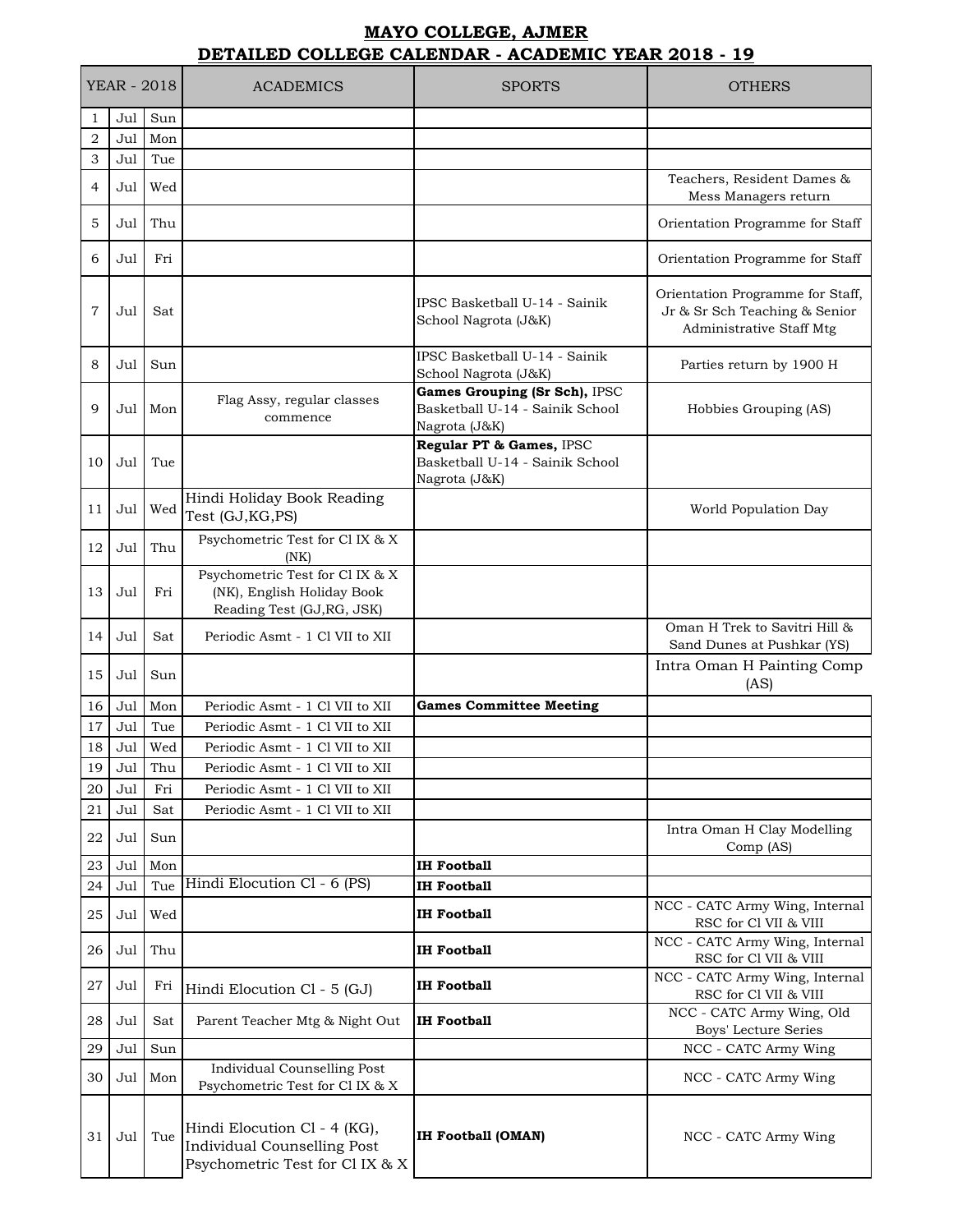| 1              | Aug | Wed     |                                                                             | <b>IH Football (OMAN)</b>                                                                       | NCC - CATC Army Wing, MCGS<br>Foundation Day - Fete                                                                                                |
|----------------|-----|---------|-----------------------------------------------------------------------------|-------------------------------------------------------------------------------------------------|----------------------------------------------------------------------------------------------------------------------------------------------------|
| 2              | Aug | Thu     |                                                                             | <b>IH Football (OMAN)</b>                                                                       | NCC - CATC Army Wing                                                                                                                               |
| 3              | Aug | Fri     | Sr IH Hindi Extempore (RLT),<br>English Elocution Cl - 6 (RG)               |                                                                                                 | NCC - CATC Army Wing, BVC<br>MUN, Chandigarh                                                                                                       |
| 4              | Aug | Sat     | Eng Holiday Book Reading Test for<br>Cl VII to XII (SKH)                    |                                                                                                 | BVC MUN, Chandigarh, Igniting<br>Minds - MCGS                                                                                                      |
| 5              | Aug | Sun     |                                                                             |                                                                                                 | BVC MUN, Chandigarh, Igniting<br>Minds - MCGS                                                                                                      |
| 6              |     | Aug Mon | Inter Sec Eng Extempore Cl VII<br>(SSP), ASSET Exam Cl VII & VIII<br>(DOA)  | IPSC Badminton U-14, 17 & 19 -<br>MCGS                                                          | Jindal Art Festival - VDJS Hisar,<br>Hiroshima Day                                                                                                 |
| $\overline{7}$ | Aug | Tue     | Inter Sec Eng Extempore Cl VIII<br>(UJM), English Elocution Cl - 5<br>(JSK) | IPSC Badminton U-14, 17 & 19 -<br><b>MCGS</b>                                                   | Jindal Art Festival - VDJS Hisar                                                                                                                   |
| 8              | Aug | Wed     | ASSET Exam Cl VII & VIII (DOA)                                              | IPSC Badminton U-14, 17 & 19 -<br><b>MCGS</b>                                                   |                                                                                                                                                    |
| 9              | Aug | Thu     |                                                                             |                                                                                                 | Quit India Movement Day                                                                                                                            |
| 10             | Aug | Fri     | ASSET Exam Cl VII & VIII (DOA),<br>English Elocution Cl - 4 (SE)            | IH Football (Jr Sch)                                                                            | Monitors' Swearing-in-<br>Ceremony, Cathedral MUN<br>Mumbai                                                                                        |
| 11             | Aug | Sat     | Parent Teacher Mtg & Night Out                                              | IH Football (Jr Sch)                                                                            | Cathedral MUN Mumbai, Old<br><b>Boys' Lecture Series</b>                                                                                           |
| 12             | Aug | Sun     | Students on outing return by 5.00<br>PM                                     |                                                                                                 | Cathedral MUN Mumbai                                                                                                                               |
| 13             | Aug | Mon     |                                                                             | IH Football (Jr Sch)                                                                            |                                                                                                                                                    |
| 14             | Aug | Tue     |                                                                             |                                                                                                 |                                                                                                                                                    |
| 15             | Aug | Wed     | Independence Day - Celebration                                              |                                                                                                 |                                                                                                                                                    |
| 16             | Aug | Thu     |                                                                             | Air Rifle Shooting (Jr Sch), IPSC<br>Badminton - Pestle Weed<br>College Dehradun                | Mayo Heritage IH Photography<br>Comp (AS)                                                                                                          |
| 17             | Aug | Fri     |                                                                             | IPSC Badminton - Pestle Weed<br>College Dehradun, IH Basketball<br>(Oman)                       | Doon School MUN                                                                                                                                    |
| 18             | Aug | Sat     |                                                                             | IH Basketball (Oman), Football<br>Camp Begins, IPSC Badminton -<br>Pestle Weed College Dehradun | Doon School MUN                                                                                                                                    |
| 19             | Aug | Sun     |                                                                             | IH Basketball (Oman), IPSC<br>Badminton - Pestle Weed College<br>Dehradun                       | Doon School MUN, World<br>Photography Day                                                                                                          |
| 20             | Aug | Mon     | IH Eng Debates Middles (KMJ &<br>PRW), IH Quiz (Jr Sch)                     | <b>IH Basketball (Oman)</b>                                                                     |                                                                                                                                                    |
| 21             | Aug | Tue     | IH Eng Debates Middles (KMJ &<br>PRW)                                       | <b>IH Swimming</b>                                                                              |                                                                                                                                                    |
| 22             | Aug | Wed     |                                                                             | <b>IH Swimming, Bishop Cotton All</b><br><b>India Soccer Tournament</b>                         | Mountain Echoes - Lit Fest at<br>Bhutan (SKH)                                                                                                      |
| $23 \mid$      | Aug | Thu     |                                                                             | IH Swimming, Bishop Cotton All<br><b>India Soccer Tournament</b>                                | Mountain Echoes - Lit Fest at<br>Bhutan (SKH)                                                                                                      |
| 24             | Aug | Fri     |                                                                             | IH Swimming, Bishop Cotton All<br><b>India Soccer Tournament</b>                                | Mountain Echoes - Lit Fest at<br>Bhutan (SKH), MCGS Silver<br>Jubilee Commemorative Young<br>Thinkers' Conclave (SKH)                              |
| 25             | Aug | Sat     | Parent Teacher Mtg & Night Out                                              | <b>Bishop Cotton All India Soccer</b><br>Tournament                                             | Mountain Echoes - Lit Fest at<br>Bhutan (SKH), MCGS Silver<br>Jubilee Commemorative Young<br>Thinkers' Conclave (SKH), Old<br>Boys' Lecture Series |
| 26             | Aug | Sun     | Raksha Bandhan - brothers to visit<br>MCGS (0800 H)                         |                                                                                                 | MCGS Silver Jubilee<br>Commemorative Young Thinkers'<br>Conclave (SKH)                                                                             |
| 27             | Aug |         | Mon Assessment - I (Jr Sch)                                                 | <b>IH Basketball</b>                                                                            |                                                                                                                                                    |
| 28             | Aug |         | Tue Assessment - I (Jr Sch)                                                 | IH Basketball                                                                                   |                                                                                                                                                    |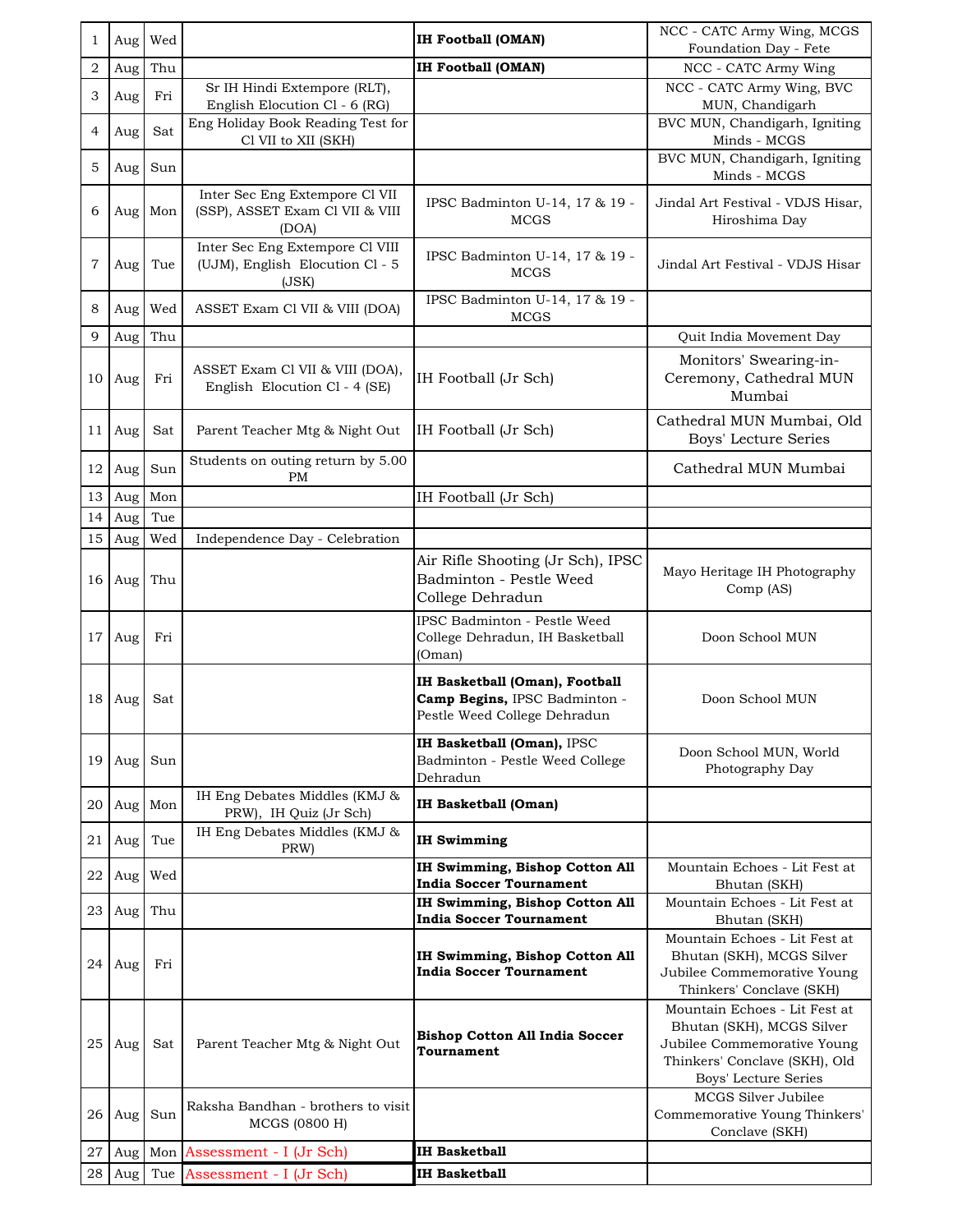| 29             |     |     | Aug   Wed   Assessment - I (Jr Sch)                                                                   | <b>IH Basketball</b>                                                                                                             | National Sports Day of India                                                                                                    |
|----------------|-----|-----|-------------------------------------------------------------------------------------------------------|----------------------------------------------------------------------------------------------------------------------------------|---------------------------------------------------------------------------------------------------------------------------------|
| 30             | Aug |     | Thu Assessment - I (Jr Sch)                                                                           | IH Basketball, IPSC Table Tennis -<br>Pestle Weed College Dehradun                                                               |                                                                                                                                 |
| 31             | Aug | Fri | Assessment - I (Jr Sch)                                                                               | IH Basketball, IPSC Table Tennis -<br>Pestle Weed College Dehradun                                                               |                                                                                                                                 |
| 1              | Sep | Sat |                                                                                                       | Individual Wall Climbing<br>Championship, IPSC Table Tennis -<br>Pestle Weed College Dehradun,<br><b>Football Camp Concludes</b> | Oman H Ent Evening (APV)                                                                                                        |
| $\overline{2}$ | Sep | Sun |                                                                                                       | IPSC Table Tennis - Pestle Weed<br>College Dehradun, IH & Individual<br>Golf Comp                                                |                                                                                                                                 |
| 3              | Sep | Mon | Janamashtami - Holiday                                                                                | <b>Mayo Football Tournament,</b><br><b>Kunal Cricket Camp Begins</b>                                                             | Special Temple Service in the<br>evening                                                                                        |
| 4              | Sep | Tue |                                                                                                       | <b>Mayo Football Tournament</b>                                                                                                  |                                                                                                                                 |
| 5              | Sep | Wed | Teachers' Day Celebration (HKP,<br>NR)                                                                | Football Match Staff v/s Students<br>(Jr Sch), Mayo Football<br>Tournament                                                       |                                                                                                                                 |
| 6              | Sep | Thu | IH Eng Debates Sr Sch (ADB)                                                                           | Mayo Football Tournament, IPSC<br>Chess Championship - Mody<br>School Laxmangarh                                                 |                                                                                                                                 |
| 7              | Sep | Fri | IH Eng Debates Sr Sch (ADB), IH<br>Hindi Debates Middles (TPR),<br>Green Olympiad (DOA)               | Mayo Football Tournament, IPSC<br>Chess Championship - Mody<br>School Laxmangarh                                                 | Round Square Service Project -<br>BPS Pilani, Forgiveness Day                                                                   |
| 8              | Sep | Sat | Counselling Fete (NK), Sr IH Hindi<br>Debates (RLT), Parent Teacher<br><b>Meeting &amp; Night Out</b> | IPSC Chess Championship - Mody<br>School Laxmangarh                                                                              | Round Square Service Project -<br>BPS Pilani, IH Music Jr Sch (PJA),<br>Old Boys' Lecture Series,<br>International Literacy Day |
| 9              | Sep | Sun |                                                                                                       |                                                                                                                                  | Round Square Service Project -<br><b>BPS</b> Pilani                                                                             |
|                |     |     |                                                                                                       | Kunal Cricket Camp Concludes,                                                                                                    | Round Square Service Project -                                                                                                  |
| 10             | Sep | Mon |                                                                                                       | IH Cross Country (Trial Run - Jr<br>& Oman)                                                                                      | <b>BPS Pilani</b>                                                                                                               |
| 11             | Sep | Tue |                                                                                                       | IPSC Boxing - Rashtriya Military<br>School Dholpur                                                                               | Round Square Service Project -<br>BPS Pilani, NCC-CATC Air Wing                                                                 |
| 12             | Sep | Wed |                                                                                                       | IPSC Boxing - Rashtriya Military<br>School Dholpur, IH Cross Country<br>(Final Run - Jr & Oman)                                  | NCC-CATC Air Wing                                                                                                               |
| 13             | Sep | Thu |                                                                                                       | IPSC Boxing - Rashtriya Military<br>School Dholpur                                                                               | NCC-CATC Air Wing, Ganesh<br>Chaturthi, Startup Edge                                                                            |
| 14             | Sep | Fri | Periodic Asmt - 2 Cl VII to XII                                                                       |                                                                                                                                  | NCC-CATC Air Wing, Startup<br>Edge - MCGS, Hindi Day, World<br>First Aid Day                                                    |
| 15             | Sep | Sat | Periodic Asmt - 2 Cl VII to XII                                                                       |                                                                                                                                  | NCC-CATC Air Wing, Startup<br>Edge - MCGS                                                                                       |
| 16             | Sep | Sun |                                                                                                       |                                                                                                                                  | NCC-CATC Air Wing                                                                                                               |
| 17             | Sep | Mon | Periodic Asmt - 2 Cl VII to XII                                                                       | IPSC Football U-19 - Emerald<br>Heights Indore, IPSC Sports<br>Climbing - Emerald Heights Indore                                 | NCC-CATC Air Wing                                                                                                               |
| 18             | Sep | Tue | Periodic Asmt - 2 Cl VII to XII,<br>Hindi Elocution Cl VII (VKU)                                      | IPSC Football U-19 - Emerald<br>Heights Indore, IPSC Sports<br>Climbing - Emerald Heights Indore                                 | NCC-CATC Air Wing                                                                                                               |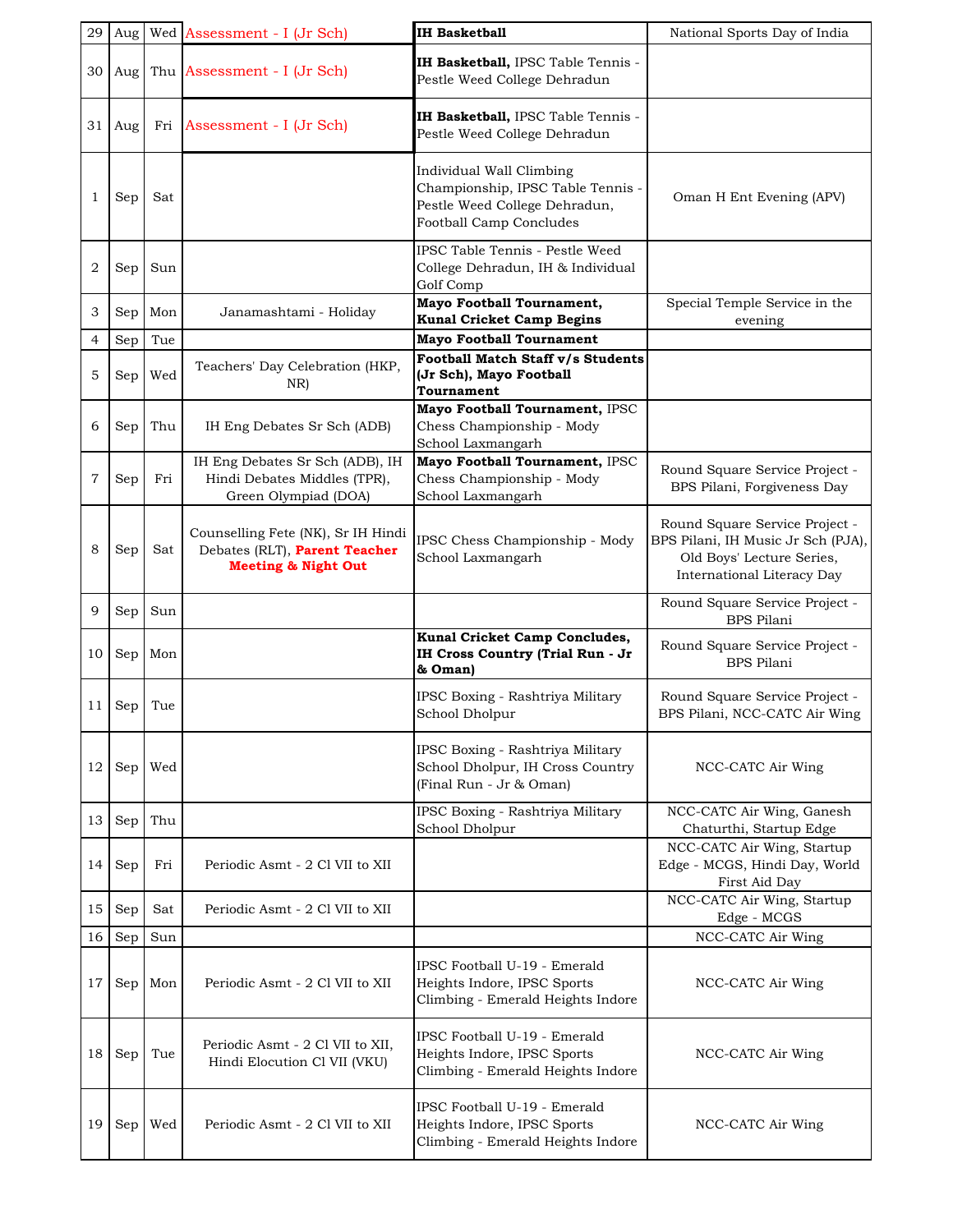| 20 | Sep              | Thu     | Periodic Asmt - 2 Cl VII to XII                                    | IPSC Football U-19 - Emerald<br>Heights Indore, IPSC Sports<br>Climbing - Emerald Heights Indore                                                                         | NCC-CATC Air Wing, Jal Jhulni<br>Ekadashi - Procession                              |
|----|------------------|---------|--------------------------------------------------------------------|--------------------------------------------------------------------------------------------------------------------------------------------------------------------------|-------------------------------------------------------------------------------------|
| 21 | Sep              | Fri     | Periodic Asmt - 2 Cl VII to XII                                    | IPSC Football U-19 - Emerald<br>Heights Indore, IPSC Sports<br>Climbing - Emerald Heights Indore                                                                         | Intra MUN for Cl IX to XI                                                           |
| 22 | Sep              | Sat     | Periodic Asmt - 2 Cl VII to XII,<br>Parent Teacher Mtg & Night Out | IPSC Football U-19 - Emerald<br>Heights Indore, IPSC Sports<br>Climbing - Emerald Heights Indore                                                                         | Old Boys' Lecture Series                                                            |
| 23 | Sep              | Sun     |                                                                    |                                                                                                                                                                          |                                                                                     |
| 24 | Sep              | Mon     |                                                                    |                                                                                                                                                                          |                                                                                     |
| 25 | Sep              | Tue     |                                                                    | IPSC Basketball U-19 - Welham<br>Boys School Dehradun, IPSC<br>Hockey U-17 - YPS Patiala                                                                                 |                                                                                     |
| 26 | Sep              | Wed     |                                                                    | IPSC Basketball U-19 - Welham<br>Boys School Dehradun, IPSC<br>Hockey U-17 - YPS Patiala                                                                                 |                                                                                     |
| 27 | Sep              | Thu     |                                                                    | IPSC Basketball U-19 - Welham<br>Boys School Dehradun, IPSC<br>Hockey U-17 - YPS Patiala, IPSC<br>Squash - RIMC Dehradun, IH Cross<br>Country (Trial Run - Middles & Sr) | Delegates leave for RSC - Canada,<br>Mid Term Exn (Jr Sch) - After<br>School        |
| 28 | Sep              | Fri     | Hindi Elocution Cl VII (VKU)                                       | IPSC Basketball U-19 - Welham<br>Boys School Dehradun, IPSC<br>Squash - RIMC Dehradun                                                                                    | Mid Term Exn (Jr Sch)                                                               |
| 29 | Sep              | Sat     |                                                                    | IPSC Basketball U-19 - Welham<br>Boys School Dehradun, IPSC<br>Squash - RIMC Dehradun, IH Cross<br>Country (Final Run - Middles & Sr)                                    | Mid Term Exn (Jr Sch)                                                               |
| 30 | Sep              | Sun     |                                                                    | IPSC Basketball U-19 - Welham<br>Boys School Dehradun, IPSC<br>Squash - RIMC Dehradun, Mayo<br>Alumni Reunion Soccer                                                     | Mid Term Exn (Jr Sch)                                                               |
| 1  |                  | Oct Mon |                                                                    | IPSC Hockey U-19 - YPS Mohali,<br>IPSC Squash - RIMC Dehradun,<br>Mayo Alumni Reunion Soccer                                                                             | Mid Term Exn (Jr Sch)                                                               |
| 2  | Oct              | Tue     | Gandhi Jayanti - Holiday                                           | IPSC Hockey U-19 - YPS Mohali,                                                                                                                                           | Mid Term Exn (Jr Sch),                                                              |
|    |                  |         |                                                                    | Mayo Alumni Reunion Soccer<br>IPSC Cricket U-17 - Mayo College                                                                                                           | Community Lunch (HKP)<br>Mid Term Exn (Jr Sch) Parties                              |
| 3  | Oct              | Wed     |                                                                    | Ajmer, IPSC Hockey U-19 - YPS<br>Mohali                                                                                                                                  | arrive, World Nature Day, World<br>Habitat Day                                      |
| 4  | Oct              | Thu     |                                                                    | <b>IPSC Cricket U-17 - Mayo College</b><br>Ajmer, IPSC Hockey U-19 - YPS<br>Mohali                                                                                       | Library Com Mtg (DSJ)                                                               |
| 5  | Oct              | Fri     | Hindi Elocution Class VII (RLT)                                    | IPSC Cricket U-17 - Mayo College,<br>IPSC Hockey U-19 - YPS Mohali                                                                                                       | NCC-CATC Naval Wing                                                                 |
| 6  | Oct              | Sat     | Parent Teacher Mtg & Night Out,<br>SAT Exam (DOA)                  | IPSC Cricket U-17 - Mayo College,<br>IPSC Hockey U-19 - YPS Mohali                                                                                                       | NCC-CATC Naval Wing, Old Boys'<br>Lecture Series                                    |
| 7  | Oct              | Sun     |                                                                    | IPSC Cricket U-17 - Mayo College                                                                                                                                         | NCC-CATC Naval Wing                                                                 |
| 8  | Oct <sub>1</sub> | Mon     |                                                                    |                                                                                                                                                                          | NCC-CATC Naval Wing,<br>Delegates return from RSC -<br>Canada, Indian Air-Force Day |
| 9  | Oct              | Tue     |                                                                    |                                                                                                                                                                          | NCC-CATC Naval Wing, World<br>Postal Day                                            |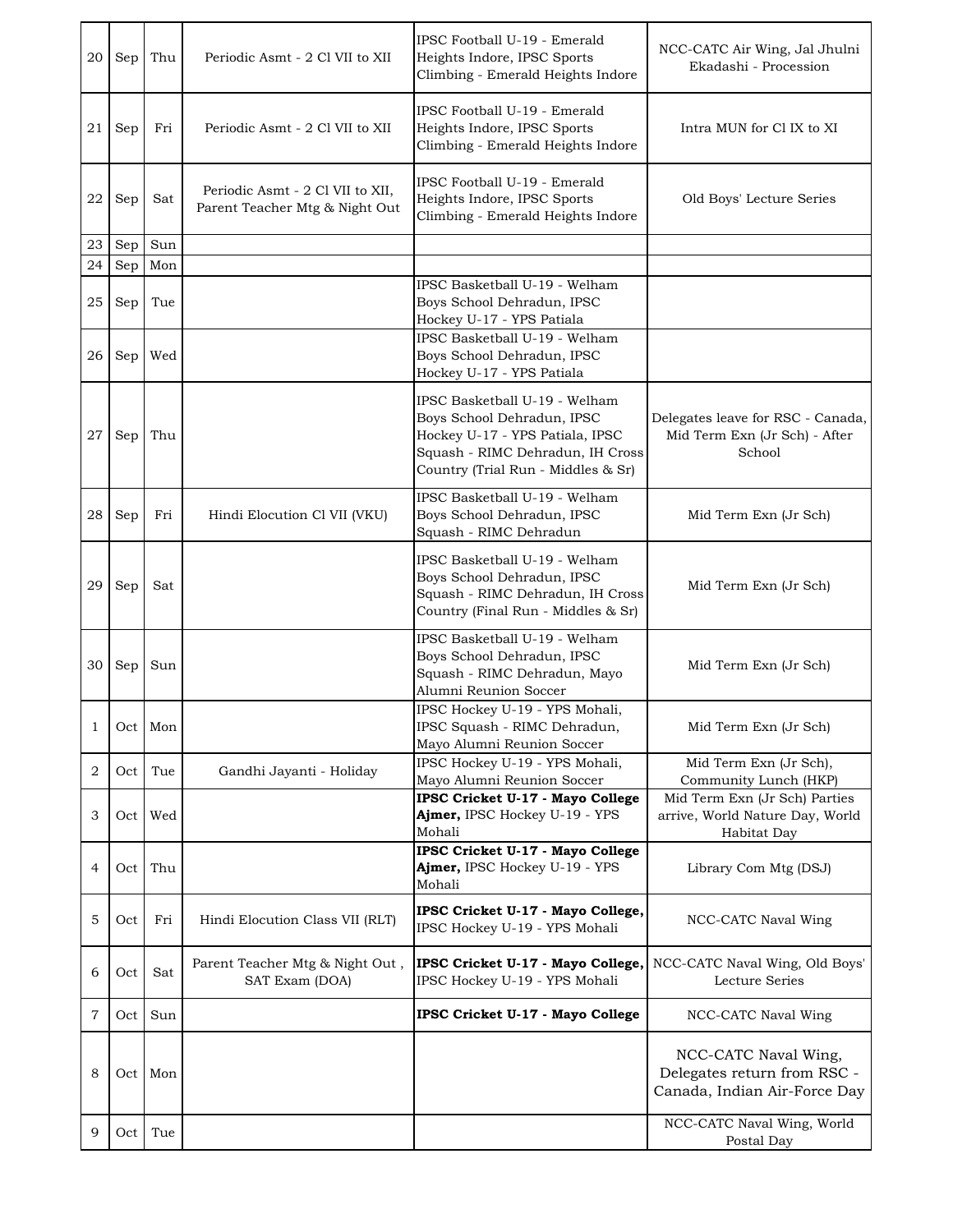| 10 | Oct              | Wed | PSAT for Cl IX & X (DOA)                                     | IPSC Cricket U-14 - HPS Begumpet                                                                                                            | NCC-CATC Naval Wing, Book<br>Fair (DSJ)                                                                               |
|----|------------------|-----|--------------------------------------------------------------|---------------------------------------------------------------------------------------------------------------------------------------------|-----------------------------------------------------------------------------------------------------------------------|
| 11 | Oct              | Thu |                                                              | IPSC Cricket U-14 - HPS Begumpet,<br>IPSC Basketball U-17 - Miles<br>Bronson Residential School<br>Guwahati                                 | NCC-CATC Naval Wing, Book<br>Fair (DSJ)                                                                               |
| 12 | Oct              | Fri | JTM Gibson Memorial Invitational<br>Eng Debates & Quiz (SKH) | IPSC Cricket U-14 - HPS Begumpet,<br>IPSC Basketball U-17 - Miles<br>Bronson Residential School<br>Guwahati                                 | NCC-CATC Naval Wing, Book<br>Fair (DSJ)                                                                               |
| 13 | Oct              | Sat | JTM Gibson Memorial Invitational<br>Eng Debates & Quiz (SKH) | IPSC Cricket U-14 - HPS Begumpet,<br>IPSC Basketball U-17 - Miles<br>Bronson Residential School<br>Guwahati                                 | NCC-CATC Naval Wing                                                                                                   |
| 14 | Oct              | Sun | JTM Gibson Memorial Invitational<br>Eng Debates & Quiz (SKH) | Squash Camp Begins, IPSC Cricket<br>U-14 - HPS Begumpet, IPSC<br>Football U-17 - Pinegrove School<br>Dharampur & Lawrence School<br>Sanawar | NCC-CATC Naval Wing                                                                                                   |
| 15 | Oct              | Mon |                                                              | IPSC Football U-17 - Pinegrove<br>School Dharampur & Lawrence<br>School Sanawar                                                             |                                                                                                                       |
| 16 | Oct              | Tue |                                                              | IPSC Football U-17 - Pinegrove<br>School Dharampur & Lawrence<br>School Sanawar                                                             | World Food Day                                                                                                        |
| 17 | Oct <sub>1</sub> | Wed |                                                              | IH Athletics, IPSC Football U-17 -<br>Pinegrove School Dharampur &<br>Lawrence School Sanawar, IPSC<br>Tennis - Doon School Dehradun        | RSC (Jr) Adventure Service<br>Project at Daly College, Indore                                                         |
| 18 | Oct              | Thu |                                                              | IH Athletics, IPSC Football U-17 -<br>Pinegrove School Dharampur &<br>Lawrence School Sanawar, IPSC<br>Tennis - Doon School Dehradun        | RSC (Jr) Adventure Service<br>Project at Daly College, Indore                                                         |
| 19 | Oct              | Fri | Dussehra - Holiday                                           | IH Athletics, IPSC Tennis - Doon<br>School Dehradun                                                                                         | RSC (Jr) Adventure Service<br>Project at Daly College, Indore                                                         |
|    | 20 Oct Sat       |     |                                                              | IH Athletics, IPSC Tennis - Doon<br>School Dehradun                                                                                         | RSC (Jr) Adventure Service<br>Project at Daly College, Indore,<br>Old Boys' Lecture Series                            |
| 21 | Oct              | Sun |                                                              | IPSC Tennis - Doon School<br>Dehradun                                                                                                       | RSC (Jr) Adventure Service<br>Project at Daly College, Indore, Le<br>Concours de la Francophonie<br>(French Festival) |
| 22 | Oct              | Mon | Geejgarh Geeta Prize Test (PKJ)                              |                                                                                                                                             | Le Concours de la Francophonie<br>(French Festival)                                                                   |
| 23 | Oct              | Tue |                                                              | <b>Squash Camp Concludes</b>                                                                                                                |                                                                                                                       |
| 24 | Oct              | Wed |                                                              | <b>IH Cross Country</b>                                                                                                                     | United Nations Day                                                                                                    |
| 25 | Oct              | Thu |                                                              | <b>IH Cross Country</b>                                                                                                                     |                                                                                                                       |
| 26 | Oct              | Fri |                                                              | <b>IH Cross Country</b>                                                                                                                     | RSC (Jr) Leadership Trg Prog<br>at Doon School, Dehradun                                                              |
| 27 | Oct              | Sat |                                                              | <b>IH Cross Country</b>                                                                                                                     | RSC (Jr) Leadership Trg Prog<br>at Doon School, Dehradun,<br>Old Boys' Lecture Series                                 |
| 28 | Oct              | Sun |                                                              |                                                                                                                                             | RSC (Jr) Leadership Trg Prog<br>at Doon School, Dehradun                                                              |
| 29 | Oct              | Mon |                                                              | IPSC Skating - B K Birla Pune,<br>IPSC Swimming - Rajkumar College<br>Raipur                                                                |                                                                                                                       |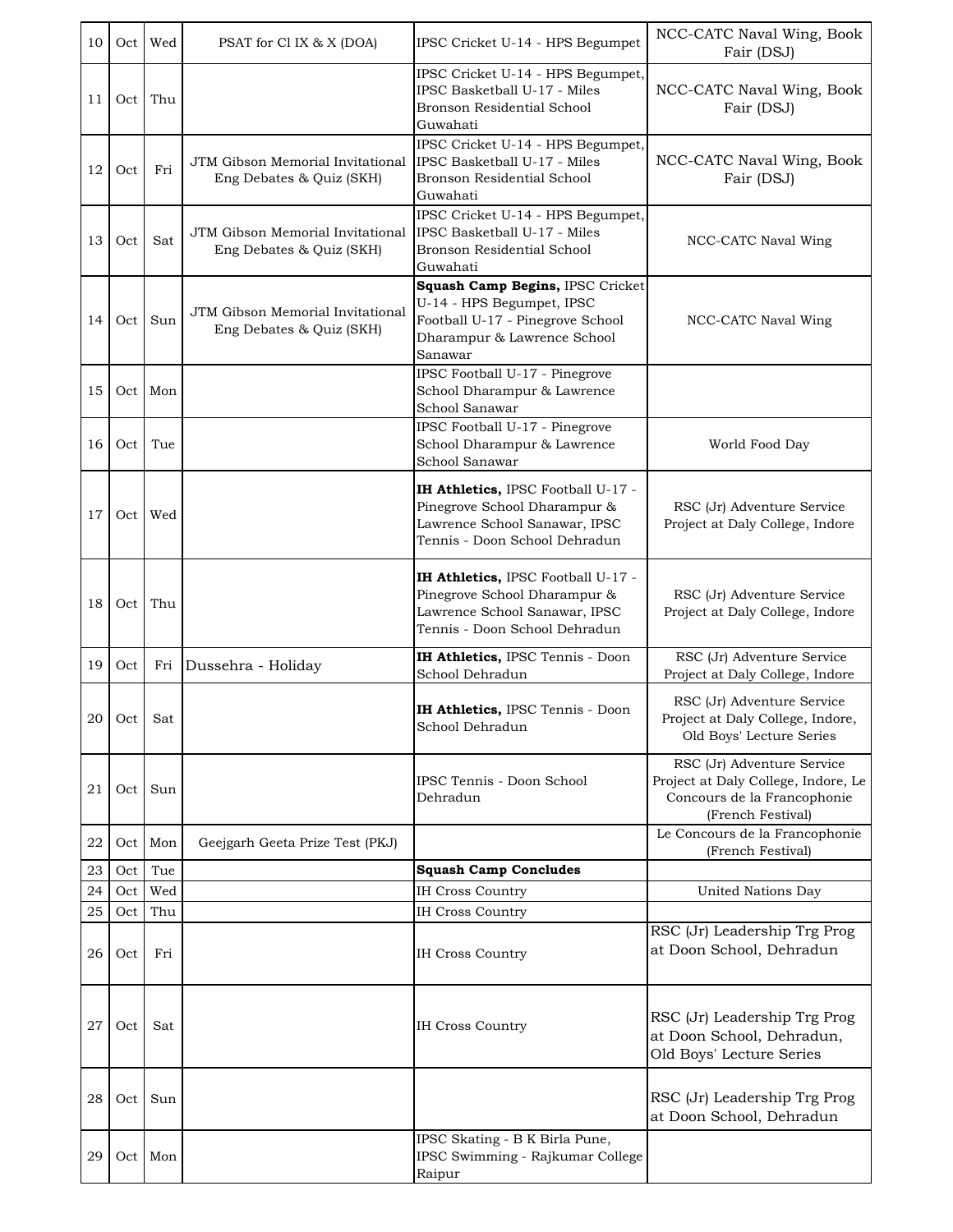| 30             | Oct        | Tue        |                                                                                                                                                  | IPSC Cricket U-19 - Daly College<br>Indore, IPSC Skating - B K Birla<br>Pune, IPSC Swimming - Rajkumar<br>College Raipur, IH PT Comp |                                                              |
|----------------|------------|------------|--------------------------------------------------------------------------------------------------------------------------------------------------|--------------------------------------------------------------------------------------------------------------------------------------|--------------------------------------------------------------|
| 31             | Oct        | Wed        |                                                                                                                                                  | IPSC Cricket U-19 - Daly College<br>Indore, IPSC Skating - B K Birla<br>Pune, IPSC Swimming - Rajkumar<br>College Raipur, IH PT Comp | Rashtriya Ekta Diwas, National<br><b>Integration Day</b>     |
| 1              | Nov        | Thu        | HY Exam for Cl XI & XII, Periodic<br>Asmt - 3 for Cl VII to X                                                                                    | IPSC Cricket U-19 - Daly College<br>Indore, IPSC Shooting - Rajkumar<br>College Rajkot                                               |                                                              |
| $\overline{2}$ | Nov        | Fri        | HY Exam for Cl XI & XII, Periodic<br>Asmt - 3 for Cl VII to X                                                                                    | IPSC Cricket U-19 - Daly College<br>Indore, IPSC Shooting - Rajkumar<br>College Rajkot                                               | <b>MCGS Prize Giving</b>                                     |
| 3              | Nov        | Sat        | HY Exam for Cl XI & XII, Periodic<br>Asmt - 3 for Cl VII to X, Boys<br>proceed on Autumn Mid Term<br>Break after lunch, SAT Exam<br>(DOA)        | IPSC Cricket U-19 - Daly College<br>Indore, IPSC Shooting - Rajkumar<br>College Rajkot                                               | MCGS Prize Giving                                            |
| 4              | Nov        | Sun        | Autumn Mid Term Break                                                                                                                            | IPSC Cricket U-19 - Daly College<br>Indore, IPSC Shooting - Rajkumar<br>College Rajkot                                               |                                                              |
| 5              | Nov        | Mon        | Autumn Mid Term Break                                                                                                                            |                                                                                                                                      |                                                              |
| 6              | Nov        | Tue        | Autumn Mid Term Break                                                                                                                            |                                                                                                                                      |                                                              |
| 7              | Nov        | Wed        | Autumn Mid Term Break,<br>Deepawali                                                                                                              |                                                                                                                                      |                                                              |
| 8              | Nov        | Thu        | Autumn Mid Term Break                                                                                                                            |                                                                                                                                      |                                                              |
| 9              | Nov        | Fri        | Autumn Mid Term Break                                                                                                                            |                                                                                                                                      |                                                              |
| 10             | Nov        | Sat        | Autumn Mid Term Break                                                                                                                            |                                                                                                                                      |                                                              |
| 11             | Nov        | Sun        | Boys return from Autumn Mid                                                                                                                      |                                                                                                                                      | National Education Day                                       |
| 12             | Nov        | Mon        | Term Break by 1900 H<br>HY Exam for Cl XI & XII, Periodic<br>Asmt - 3 for Cl VII to X,<br>Assessment - II (Jr Sch)                               | IPSC Athletics - PPS Nabha                                                                                                           | National Broadcasting Day                                    |
| 13             | Nov        | Tue        | HY Exam for Cl XI & XII, Periodic<br>Asmt - 3 for Cl VII to X,<br>Assessment - II (Jr Sch)                                                       | Mayoor Cricket Cup, IPSC Athletics<br>PPS Nabha                                                                                      |                                                              |
| 14             | Nov        | Wed        | Children's Day (HKP), HY Exam for<br>Cl XI & XII, Periodic Asmt - 3 for Cl<br>VII to X, Assessment - II (Jr Sch)                                 | Mayoor Cricket Cup, IPSC Athletics<br>- PPS Nabha                                                                                    | World Diabetics Day                                          |
| 15             | Nov        | Thu        | HY Exam for Cl XI & XII, Periodic<br>Asmt - 3 for Cl VII to X,<br>Assessment - II (Jr Sch)                                                       | Mayoor Cricket Cup                                                                                                                   |                                                              |
| 16             | Nov        | Fri        | HY Exam for Cl XI & XII, Periodic<br>Asmt - 3 for Cl VII to X,<br>International Benchmark Test Cl<br>VII to X (DOA), Assessment - II (Jr<br>Sch) | Mayoor Cricket Cup                                                                                                                   |                                                              |
| 17             | Nov        | Sat        | HY Exam for Cl XI & XII, Periodic<br>Asmt - 3 for Cl VII to X,<br>International Benchmark Test Cl<br>VII to X (DOA)                              |                                                                                                                                      | Common Aptitude Analysis -<br>2019, Old Boys' Lecture Series |
| 18             | Nov        | Sun        |                                                                                                                                                  |                                                                                                                                      | Territorial Army Day                                         |
| 19             | Nov        | Mon        | HY Pract Exam for Cl XI & XII                                                                                                                    |                                                                                                                                      | National Integration Day                                     |
| 20             | Nov        | Tue        | HY Pract Exam for Cl XI & XII                                                                                                                    |                                                                                                                                      |                                                              |
| 21             | Nov        | Wed        | HY Pract Exam for Cl XI & XII                                                                                                                    |                                                                                                                                      |                                                              |
| 22             | Nov        | Thu<br>Fri | HY Pract Exam for Cl XI & XII<br>HY Pract Exam for Cl XI & XII                                                                                   |                                                                                                                                      |                                                              |
| 23<br>24       | Nov<br>Nov | Sat        | HY Pract Exam for Cl XI & XII                                                                                                                    |                                                                                                                                      |                                                              |
| 25             | Nov        | Sun        |                                                                                                                                                  |                                                                                                                                      |                                                              |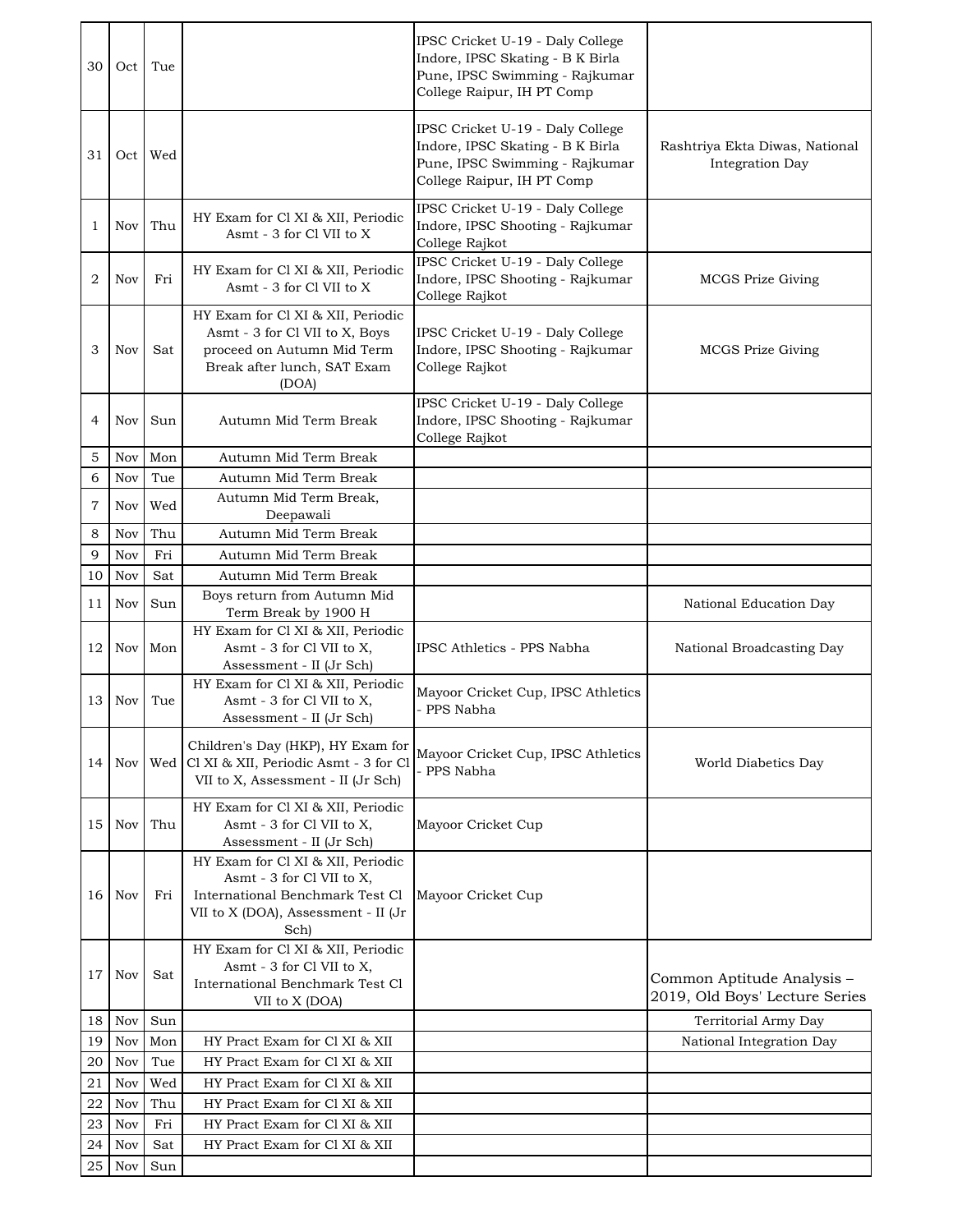| 26             | Nov        | Mon |                                                                        | National Law Day                                                                                                    |
|----------------|------------|-----|------------------------------------------------------------------------|---------------------------------------------------------------------------------------------------------------------|
| 27             | <b>Nov</b> | Tue |                                                                        |                                                                                                                     |
| 28             | Nov        | Wed |                                                                        | PG Activities, Special Assy for<br>Scholarships & Project Prizes, PG<br>Play for Mayo Boys & MCGS                   |
| 29             | Nov        | Thu |                                                                        | Music Concert for Mayo Boys &<br><b>MCGS</b>                                                                        |
| 30             | Nov        | Fri |                                                                        | PG Play for Parents / Guests /<br>Invitees                                                                          |
| 1              | Dec        | Sat | SAT Exam (DOA)                                                         | Old Boys' Day, Music Concert for<br>Parents / Guests / Invitees,<br>World AIDS Day                                  |
| 2              | Dec        | Sun |                                                                        | Prize Giving, School Parties depart<br>after the function (after 5.00 PM)                                           |
| 3              | Dec        | Mon |                                                                        | World Disability Day                                                                                                |
| 4              | Dec        | Tue | Student of Cl X & XII return for<br><b>Intensive Winter Study Camp</b> | Navy Day                                                                                                            |
| 5              | Dec        | Wed | <b>Intensive Winter Study Camp for</b><br>Cl X & XII commences         | RSC (Jr) at Doon School,<br>Dehradun, IPSC Service Camp -<br>Mayo College                                           |
| 6              | Dec        | Thu | Intensive Winter Study Camp                                            | RSC (Jr) at Doon School,<br>Dehradun, IPSC Service Camp -<br>Mayo College                                           |
| $\overline{7}$ | Dec        | Fri | Intensive Winter Study Camp                                            | RSC (Jr) at Doon School,<br>Dehradun, IPSC Service Camp -<br>Mayo College, Armed Force Flag<br>Day                  |
| 8              | Dec        | Sat | Intensive Winter Study Camp                                            | IPSC Service Camp - Mayo<br>College, RSIS Big Build and<br>Environmental Project - Sri Lanka                        |
| 9              | Dec        | Sun | Intensive Winter Study Camp                                            | IPSC Service Camp - Mayo<br>College, RSIS Big Build and<br>Environmental Project - Sri Lanka                        |
|                | 10 Dec Mon |     | Intensive Winter Study Camp                                            | Human Rights Day, RSIS Big<br>Build and Environmental Project -<br>Sri Lanka                                        |
| 11             | Dec        | Tue | Intensive Winter Study Camp                                            | RSIS Big Build and<br>Environmental Project - Sri Lanka                                                             |
| 12             | Dec        | Wed | Intensive Winter Study Camp                                            | RSIS Big Build and<br>Environmental Project - Sri Lanka                                                             |
| 13             | Dec        | Thu | Intensive Winter Study Camp                                            | RSIS Big Build and<br>Environmental Project - Sri Lanka                                                             |
| 14             | Dec        | Fri | Intensive Winter Study Camp                                            | RSIS Big Build and<br>Environmental Project - Sri Lanka                                                             |
| 15             | Dec        | Sat | Intensive Winter Study Camp                                            | RSIS Big Build and<br>Environmental Project - Sri<br>Lanka, Round Square Service<br>Project - Pathways World School |
| 16             | Dec        | Sun | Intensive Winter Study Camp                                            | RSIS Big Build and<br>Environmental Project - Sri<br>Lanka, Round Square Service<br>Project - Pathways World School |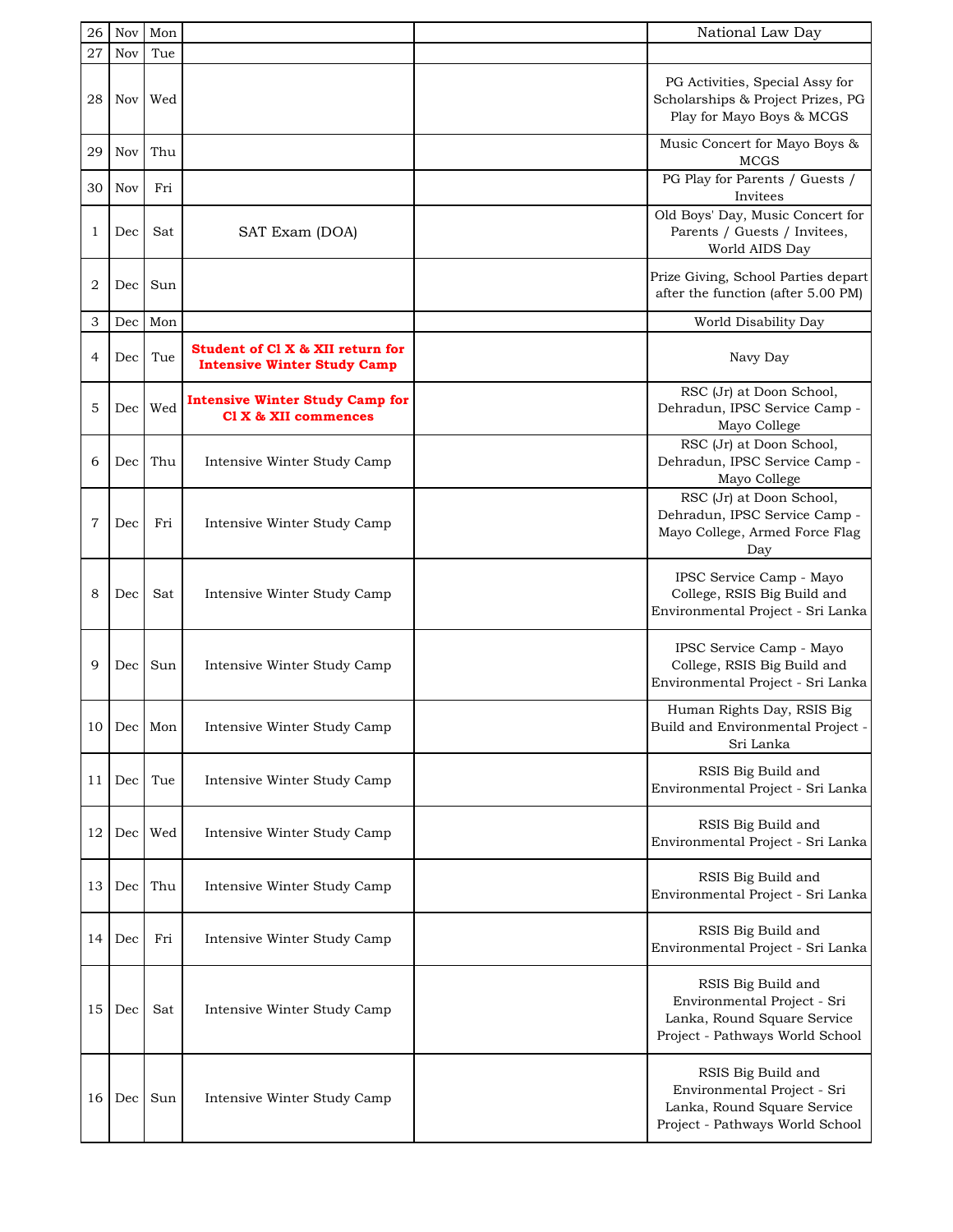| 17                  | Dec                | Mon        | Intensive Winter Study Camp                                            |                      | RSIS Big Build and<br>Environmental Project - Sri<br>Lanka, Round Square Service<br>Project - Pathways World School |
|---------------------|--------------------|------------|------------------------------------------------------------------------|----------------------|---------------------------------------------------------------------------------------------------------------------|
| 18                  | Dec                | Tue        | Intensive Winter Study Camp                                            |                      | RSIS Big Build and<br>Environmental Project - Sri<br>Lanka, Round Square Service<br>Project - Pathways World School |
| 19                  | Dec                | Wed        | Intensive Winter Study Camp                                            |                      | RSIS Big Build and<br>Environmental Project - Sri<br>Lanka, Round Square Service<br>Project - Pathways World School |
| 20                  | Dec                | Thu        | Intensive Winter Study Camp                                            |                      | RSIS Big Build and<br>Environmental Project - Sri<br>Lanka, Round Square Service<br>Project - Pathways World School |
| 21                  | Dec                | Fri        | Intensive Winter Study Camp                                            |                      | RSIS Big Build and<br>Environmental Project - Sri<br>Lanka, Round Square Service<br>Project - Pathways World School |
| 22                  | Dec                | Sat        | Intensive Winter Study Camp                                            |                      | RSC (Jr) at RKKGPS, Jodhpur                                                                                         |
| 23                  | Dec                |            | Sun Intensive Winter Study Camp                                        |                      | RSC (Jr) at RKKGPS, Jodhpur                                                                                         |
| 24                  | Dec                |            | Mon Intensive Winter Study Camp                                        |                      | RSC (Jr) at RKKGPS, Jodhpur                                                                                         |
| 25                  | Dec                | Tue        | Intensive Winter Study Camp<br>concludes, Boys to leave after<br>lunch |                      |                                                                                                                     |
| 26                  | Dec                | Wed        |                                                                        |                      |                                                                                                                     |
| 27                  | Dec                | Thu        |                                                                        |                      |                                                                                                                     |
| 28                  | Dec                | Fri        |                                                                        |                      |                                                                                                                     |
| 29<br>30            | Dec<br>Dec         | Sat<br>Sun |                                                                        |                      |                                                                                                                     |
| 31                  | Dec                | Mon        |                                                                        |                      |                                                                                                                     |
|                     | <b>YEAR - 2019</b> |            |                                                                        |                      |                                                                                                                     |
| 1                   | Jan                | Tue        |                                                                        |                      |                                                                                                                     |
| $\overline{2}$      | Jan                | Wed        |                                                                        |                      |                                                                                                                     |
| 3                   | Jan                | Thu        |                                                                        |                      |                                                                                                                     |
| 4                   | Jan                | Fri        |                                                                        |                      |                                                                                                                     |
| 5                   | Jan                | Sat        |                                                                        |                      |                                                                                                                     |
| 6<br>$\overline{7}$ | Jan<br>Jan         | Sun<br>Mon |                                                                        |                      |                                                                                                                     |
| 8                   | Jan                | Tue        |                                                                        |                      |                                                                                                                     |
| 9                   | Jan                | Wed        |                                                                        |                      | Teachers, Resident Dames &<br>Mess Managers return on duty                                                          |
| 10                  | Jan                | Thu        |                                                                        |                      |                                                                                                                     |
| 11                  | Jan                | Fri        |                                                                        |                      | HODs & HMs Mtg                                                                                                      |
| 12                  | Jan                | Sat        |                                                                        |                      | Jr & Sr Sch Teaching and Senior<br>Administrative Staff Mtg, National<br>Youth Day                                  |
| 13                  | Jan                | Sun        |                                                                        |                      | House Staff Mtg in respective<br>Houses, Parties return by 1900 H                                                   |
| 14                  | Jan                | Mon        | Flag Assy, Regular Classes<br>commence                                 | <b>Regular Games</b> | Regular Hobbies (AS)                                                                                                |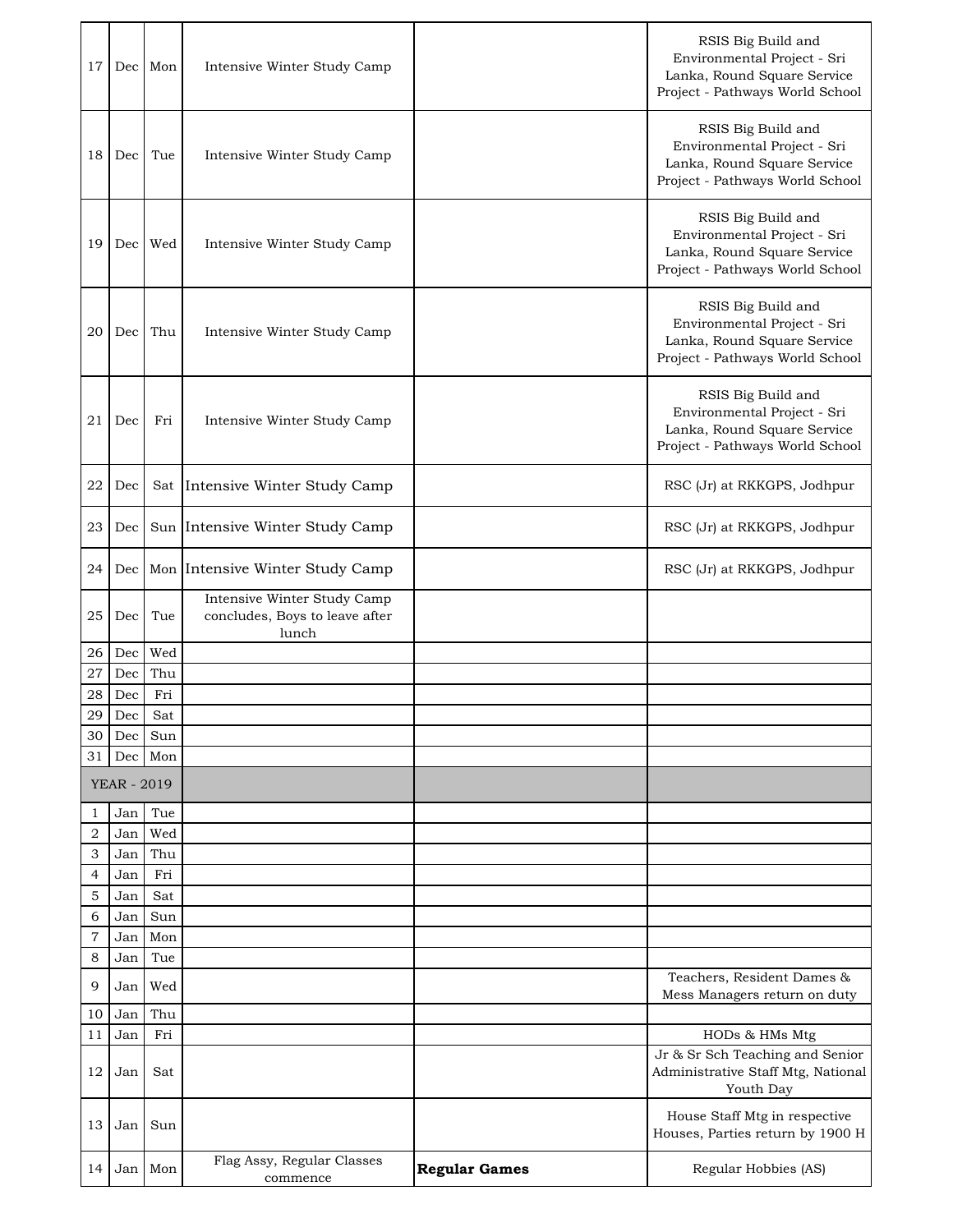| 15             | Jan | Tue | Pre Board Cl X & XII                                                          |                                                                                                           | Army Day                                                                         |
|----------------|-----|-----|-------------------------------------------------------------------------------|-----------------------------------------------------------------------------------------------------------|----------------------------------------------------------------------------------|
| 16             | Jan | Wed | Pre Board Cl X & XII                                                          | <b>Games Committee Meeting</b><br>(Colours)                                                               |                                                                                  |
| 17             | Jan | Thu | Pre Board Cl X & XII                                                          | <b>Individual Chess Competition,</b><br>Ocean XI Cricket team arrives                                     |                                                                                  |
| 18             | Jan | Fri | Pre Board Cl X & XII                                                          | <b>Individual Chess Competition</b>                                                                       |                                                                                  |
| 19             | Jan | Sat | Pre Board Cl X & XII                                                          | <b>Individual Chess Competition</b>                                                                       | Old Boys' Lecture Series                                                         |
| 20             | Jan | Sun |                                                                               | Ocean XI Cricket team departs                                                                             |                                                                                  |
| 21             | Jan | Mon | Pre Board Cl X & XII, Inter Section<br>Eng Extempore Cl VII (SSP)             | IH Cricket (Jr Sch)                                                                                       |                                                                                  |
| 22             | Jan | Tue | Pre Board Cl X & XII, Inter Section<br>Eng Extempore Cl VIII (UJM)            | IH Cricket (Jr Sch)                                                                                       |                                                                                  |
| 23             | Jan | Wed | Pre Board Cl X & XII                                                          | IH Cricket (Jr Sch)                                                                                       | Netaji Subhash Chandra Bose's<br>Jayanti                                         |
| 24             | Jan | Thu | Pre Board Cl X & XII, Hindi<br>Elocution Cl VIII (VKU)                        |                                                                                                           |                                                                                  |
| 25             | Jan | Fri | Pre Board Cl X & XII                                                          | <b>Games Photograph</b>                                                                                   |                                                                                  |
| 26             | Jan | Sat | Republic Day - Celebration (HKP)<br>Holiday                                   | Criekct Match Staff v/s<br>Journalist XI, Cricket Match<br>Ministerial Staff v/s CBSE<br><b>Officials</b> |                                                                                  |
| 27             | Jan | Sun |                                                                               |                                                                                                           |                                                                                  |
| 28             | Jan |     | Mon Pre Board-2 Cl X, Board Prac Cl XII                                       |                                                                                                           |                                                                                  |
| 29             | Jan | Tue | Pre Board-2 Cl X, Board Prac Cl<br>XII, IH Eng Debates Middles (ADB<br>& PRW) | <b>IH Cricket</b>                                                                                         |                                                                                  |
| 30             | Jan | Wed | Pre Board-2 Cl X, Board Prac Cl<br>XII, IH Eng Debates Middles (ADB<br>& PRW) | <b>IH Cricket</b>                                                                                         | Martyrs' Day (HKP)                                                               |
| 31             | Jan | Thu | Pre Board-2 Cl X, Board Prac Cl XII IH Cricket                                |                                                                                                           |                                                                                  |
| 1              | Feb | Fri | Pre Board-2 Cl X, Board Prac Cl<br>XII, Sr IH Hindi Extempore (RLT)           | IH Cricket                                                                                                | RS AGM at All Saints College,<br>Nainital, Intra MUN for Cl VII &<br>VIII        |
| $\overline{2}$ | Feb | Sat | Pre Board-2 Cl X, Board Prac Cl XII IH Cricket                                |                                                                                                           | RS AGM at All Saints College,<br>Nainital, Intra MUN for Cl VII &<br><b>VIII</b> |
| 3              | Feb | Sun |                                                                               | <b>IH Cricket</b>                                                                                         | RS AGM at All Saints College,<br>Nainital                                        |
| 4              | Feb | Mon | Pre Board-2 Cl X, Board Prac Cl<br>XII, IH Eng Debates Sr Sch (KMJ)           | IH Cricket                                                                                                |                                                                                  |
| 5              | Feb | Tue | Pre Board-2 Cl X, Board Prac Cl<br>XII, IH Eng Debates Sr Sch (KMJ)           | IH Cricket                                                                                                |                                                                                  |
| 6              | Feb | Wed | Board Prac Cl XII                                                             |                                                                                                           |                                                                                  |
| 7              | Feb | Thu | Board Prac Cl XII                                                             |                                                                                                           |                                                                                  |
| 8              | Feb | Fri | IH Hindi Debates Middles (TPR)                                                | <b>Special Assy for Award of Colour</b><br>& Cravats                                                      | Oman H Inter Section Quiz (HPS<br>& KDB)                                         |
| 9              | Feb | Sat | Parent Teacher Mtg & Night Out, Sr<br>IH Hindi Debates (RLT)                  |                                                                                                           | Old Boys' Lecture Series                                                         |
| 10             | Feb | Sun |                                                                               |                                                                                                           | <b>VASANT PANCHMI (RN)</b>                                                       |
| 11             | Feb | Mon |                                                                               | <b>Individual Boxing Championship</b>                                                                     |                                                                                  |
| 12             | Feb | Tue |                                                                               | IH Cricket (Oman), Mr Mayo<br>Competition                                                                 |                                                                                  |
| 13             | Feb | Wed | Final Pract Cl XI                                                             | IH Cricket (Oman)                                                                                         |                                                                                  |
| 14             | Feb | Thu | Final Pract Cl XI                                                             | <b>IH Cricket (Oman)</b>                                                                                  | RSC (Jr) at BIS, Bangalore                                                       |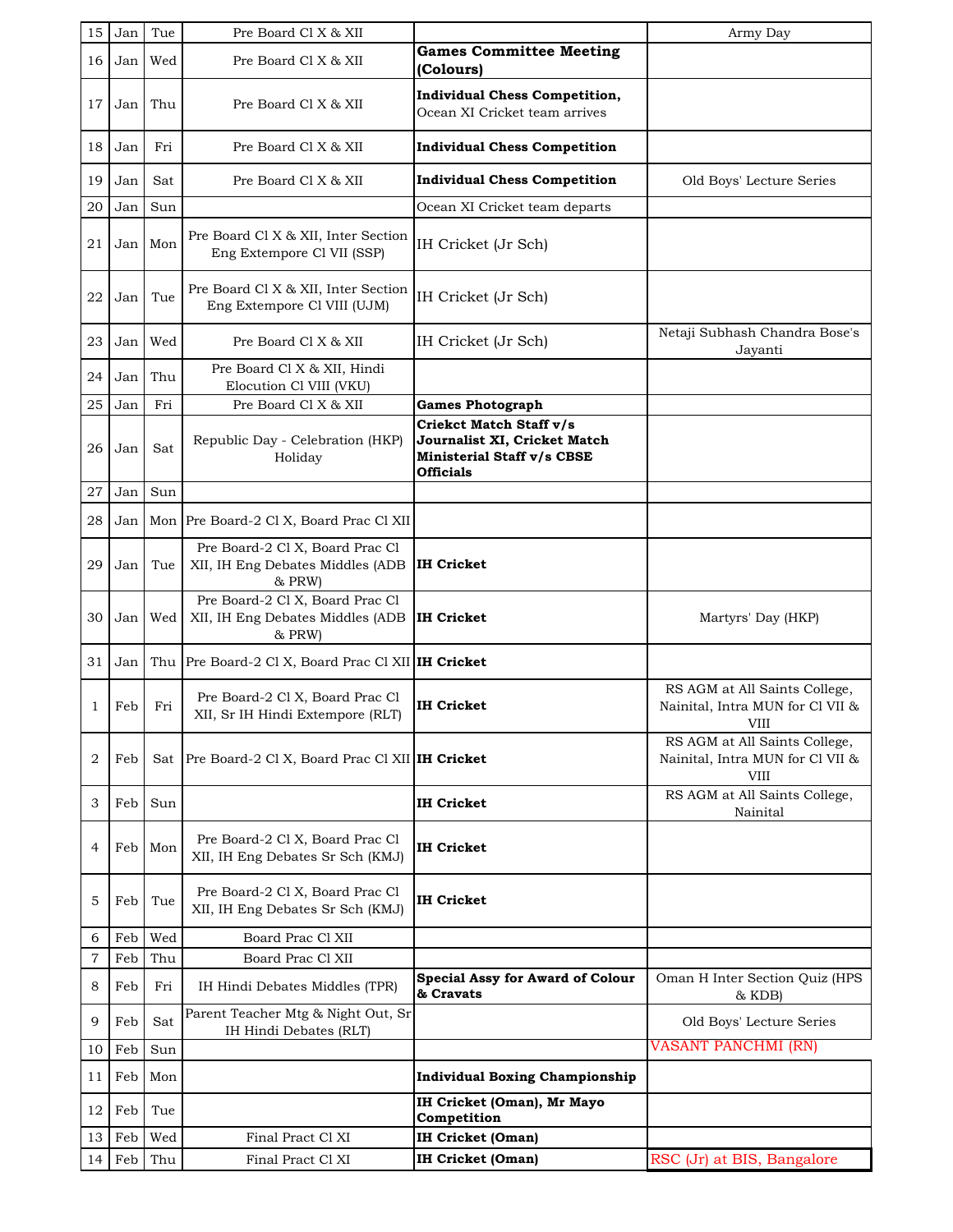| 15                  | Feb        | Fri        | Final Pract Cl XI                                        | <b>IH Cricket (Oman)</b>                                                     | RSC (Jr) at BIS, Bangalore                                                                                                                    |
|---------------------|------------|------------|----------------------------------------------------------|------------------------------------------------------------------------------|-----------------------------------------------------------------------------------------------------------------------------------------------|
| 16 <sup>1</sup>     | Feb        | Sat        | Final Pract Cl XI                                        | IH Gymnastics, Kishangarh Shield<br>- Triangular Tournament*<br>(*Tentative) | RSC (Jr) at BIS, Bangalore                                                                                                                    |
| 17                  | Feb        | Sun        |                                                          | Kishangarh Shield - Triangular<br>Tournament* (*Tentative)                   |                                                                                                                                               |
| 18                  | Feb        | Mon        | Final Pract Cl XI                                        | Kishangarh Shield - Triangular<br>Tournament* (*Tentative)                   |                                                                                                                                               |
| 19                  | Feb        | Tue        | Final Exam Cl IX & XI                                    | Kishangarh Shield - Triangular<br>Tournament* (*Tentative)                   |                                                                                                                                               |
| 20                  | Feb        | Wed        | Final Exam Cl IX & XI                                    |                                                                              |                                                                                                                                               |
| 21                  | Feb        | Thu        | Final Exam Cl IX & XI                                    |                                                                              |                                                                                                                                               |
| 22                  | Feb        | Fri        | Final Exam Cl IX & XI                                    |                                                                              | World Scout Day                                                                                                                               |
| 23                  | Feb        | Sat        | Final Exam Cl IX & XI, Parent<br>Teacher Mtg & Night Out |                                                                              | Old Boys' Lecture Series                                                                                                                      |
| 24                  | Feb        | Sun        |                                                          |                                                                              |                                                                                                                                               |
| 25                  | Feb        | Mon        | Final Exam Cl IX & XI                                    |                                                                              |                                                                                                                                               |
| 26                  | Feb        | Tue        | Final Exam Cl IX & XI                                    |                                                                              |                                                                                                                                               |
| 27                  | Feb        | Wed        | Final Exam Cl IX & XI                                    |                                                                              |                                                                                                                                               |
| 28                  | Feb<br>Mar | Thu<br>Fri | Final Exam Cl IX & XI                                    |                                                                              | National Science Day                                                                                                                          |
| 1<br>$\overline{2}$ | Mar        | Sat        |                                                          |                                                                              |                                                                                                                                               |
| 3                   | Mar        | Sun        |                                                          |                                                                              | National Defense Day                                                                                                                          |
| 4                   | Mar        | Mon        |                                                          |                                                                              | National Security Day                                                                                                                         |
| 5                   | Mar        | Tue        |                                                          |                                                                              |                                                                                                                                               |
| 6                   | Mar        | Wed        |                                                          |                                                                              |                                                                                                                                               |
| 7                   | Mar        | Thu        |                                                          |                                                                              |                                                                                                                                               |
| 8                   | Mar        | Fri        |                                                          |                                                                              | Spellbinder - 2019 (Jr Sch)<br>(RG), International Women's<br>Day, United Nation's Day for<br>Women's Right and<br><b>International Peace</b> |
| 9                   | Mar        | Sat        | Parent Teacher Mtg & Night Out                           |                                                                              | Old Boys' Lecture Series                                                                                                                      |
| 10                  | Mar        | Sun        |                                                          |                                                                              |                                                                                                                                               |
| $1\,1$              |            | Mar Mon    | Final Exam Cl VII & VIII                                 |                                                                              |                                                                                                                                               |
| 12<br>13            | Mar<br>Mar | Tue<br>Wed | Final Exam Cl VII & VIII<br>Final Exam Cl VII & VIII     |                                                                              | Dandi March Day                                                                                                                               |
| 14                  | Mar        | Thu        | Final Exam Cl VII & VIII                                 |                                                                              |                                                                                                                                               |
| 15                  | Mar        | Fri        | Final Exam Cl VII & VIII                                 |                                                                              | World Consumer Day                                                                                                                            |
| 16                  | Mar        | Sat        | Final Exam Cl VII & VIII                                 |                                                                              |                                                                                                                                               |
| 17                  | Mar        | Sun        |                                                          |                                                                              |                                                                                                                                               |
| 18                  | Mar        | Mon        | Final Exam Cl VII & VIII,<br>Assessment - III (Jr Sch)   |                                                                              |                                                                                                                                               |
| 19                  | Mar        | Tue        | Final Exam Cl VII & VIII,<br>Assessment - III (Jr Sch)   |                                                                              |                                                                                                                                               |
| 20                  | Mar        | Wed        | Final Exam Cl VIII, Assessment -<br>III (Jr Sch)         |                                                                              | Scout Camp Cl VII                                                                                                                             |
| 21                  | Mar        | Thu        | Holi / Dhulandi - Holiday                                |                                                                              | Scout Camp Cl VII                                                                                                                             |
| 22                  | Mar        | Fri        | Assessment - III (Jr Sch)                                |                                                                              | Educational Tour & Exn Sr Sch,<br>World Water Day                                                                                             |
| 23                  | Mar        | Sat        | Assessment - III (Jr Sch)                                |                                                                              | Educational Tour & Exn Sr Sch,<br>World Meteorological Day                                                                                    |
| 24                  | Mar        | Sun        |                                                          |                                                                              | Educational Tour & Exn Sr Sch                                                                                                                 |
| 25                  | Mar        | Mon        |                                                          |                                                                              | Educational Tour & Exn Sr Sch                                                                                                                 |
| 26                  | Mar        | Tue        |                                                          |                                                                              | Educational Tour & Exn Sr Sch                                                                                                                 |
| 27                  | Mar        | Wed        |                                                          |                                                                              | All return from Educational Tour<br>& Exn, Cubbing Camp Cl-6 (Jr<br>Sch), World Theater Day                                                   |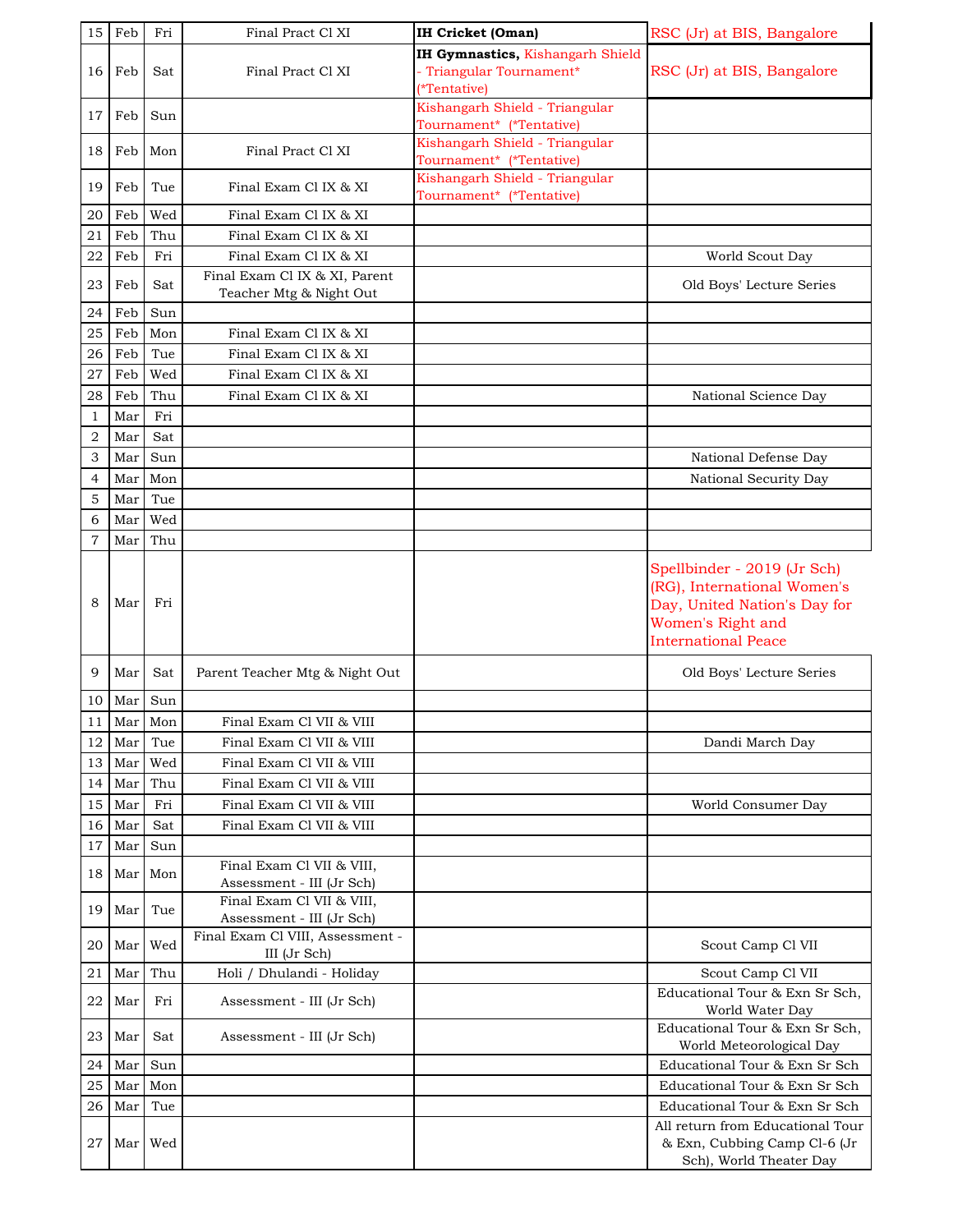| 28             | Mar        | Thu        |                                                                  |                                    | Internal Shifting Cl VIII to XI,<br>Farewell Cl VII                          |
|----------------|------------|------------|------------------------------------------------------------------|------------------------------------|------------------------------------------------------------------------------|
| 29             | Mar        | Fri        |                                                                  |                                    | Oman H Shifting to Sr H, Farewell<br>Cl VI (Jr Sch)                          |
| 30             | Mar        | Sat        |                                                                  |                                    | Cl VI boys shift to Oman House,<br>Rajasthan Day                             |
| 31             | Mar        | Sun        |                                                                  |                                    |                                                                              |
| 1              | Apr        | Mon        | New boys report to Jr Sch, New<br><b>Academic Session begins</b> | ?????????????                      | Orientation for Parents of New<br>Boys (Jr Sch)                              |
| 2              | Apr        | Tue        | <b>New boys report to Sr Sch</b>                                 | ??????????????                     | Orientation for Parents of New<br>Boys (Sr Sch)                              |
| 3              | Apr        | Wed        |                                                                  | <b>Games Grouping for New Boys</b> |                                                                              |
| 4              | Apr        | Thu        |                                                                  |                                    |                                                                              |
| 5              | Apr        | Fri        |                                                                  |                                    |                                                                              |
| 6              | Apr        | Sat        |                                                                  |                                    |                                                                              |
| 7              | Apr        | Sun        |                                                                  |                                    | New boys trek to Madar Hill,<br>College Fete, World Health Day               |
| 8              | Apr        | Mon        |                                                                  |                                    |                                                                              |
| 9              | Apr        | Tue        |                                                                  | <b>IH Hockey</b>                   |                                                                              |
| 10             | Apr        | Wed        |                                                                  | <b>IH Hockey</b>                   | Book Fair (DSJ)                                                              |
| 11             | Apr        | Thu        |                                                                  | <b>IH Hockey</b>                   | Book Fair (DSJ)                                                              |
| 12             | Apr        | Fri        |                                                                  | <b>IH Hockey</b>                   | Book Fair (DSJ), IH Indian Music<br>Comp (APV)                               |
| 13             | Apr        | Sat        |                                                                  | <b>IH Hockey</b>                   | IH Western Music Comp (APV)                                                  |
| 14             | Apr        |            | Sun Dr B R Ambedkar Jayanti - Holiday                            |                                    | Ram Navami                                                                   |
| 15             | Apr        | Mon        |                                                                  |                                    | IH Eng Skits (SKH)                                                           |
| 16             | Apr        | Tue        |                                                                  | <b>IH Yoga Competition</b>         | IH Eng Skits (SKH)                                                           |
| 17             | Apr        | Wed        |                                                                  | <b>IH Yoga Competition</b>         |                                                                              |
| 18             | Apr        | Thu        |                                                                  | IH Hockey (Jr Sch & OMAN)          | World Heritage Day                                                           |
| 19             | Apr        | Fri        |                                                                  | IH Hockey (Jr Sch & OMAN)          |                                                                              |
| 20             | Apr        | Sat        |                                                                  | IH Hockey (Jr Sch & OMAN)          | Old Boys' Lecture Series                                                     |
| 21             | Apr        | Sun        |                                                                  | IH Hockey (OMAN)                   |                                                                              |
| 22             | Apr        | Mon        |                                                                  | IH Hockey (OMAN)                   | Trinity Speech & Drama (UJM),<br>World Earth Day                             |
| 23             | Apr        | Tue        |                                                                  | <b>Shankar Trophy</b>              | Trinity Speech & Drama (UJM),<br>World Books Day                             |
| 24             | Apr        | Wed        |                                                                  | <b>Shankar Trophy</b>              | Trinity Speech & Drama (UJM)                                                 |
| 25             | Apr        | Thu        |                                                                  | <b>Shankar Trophy</b>              | Trinity Speech & Drama (UJM)                                                 |
| 26             | Apr        | Fri        |                                                                  | <b>Shankar Trophy</b>              |                                                                              |
| 27             | Apr        | Sat        |                                                                  | <b>Shankar Trophy</b>              |                                                                              |
| 28             | Apr        | Sun        |                                                                  |                                    |                                                                              |
| 29             | Apr        | Mon        |                                                                  |                                    |                                                                              |
| 30<br>1        | Apr<br>May | Tue<br>Wed |                                                                  |                                    | Happy Night Dinner at MCGS,                                                  |
|                |            |            |                                                                  |                                    | International Labour Day                                                     |
| $\overline{2}$ | May        | Thu        |                                                                  |                                    |                                                                              |
| 3              | May        | Fri        |                                                                  |                                    | Variety Entertainment Programme<br>by new boys of Jr Sch                     |
| 4              | May        | Sat        | Flag Assy, SAT Exam (DOA)                                        |                                    | School & Home Parties leave after<br>lunch, Trekking Group (Jr Sch)<br>Leave |
| 5              | May        | Sun        |                                                                  |                                    | School closes for summer<br>vacation                                         |
| 6              | May        | Mon        |                                                                  |                                    |                                                                              |
| $\overline{7}$ | May        | Tue        |                                                                  |                                    |                                                                              |
| 8              | May        | Wed        |                                                                  |                                    | Teachers, Resident Dames &<br>Mess Managers may leave                        |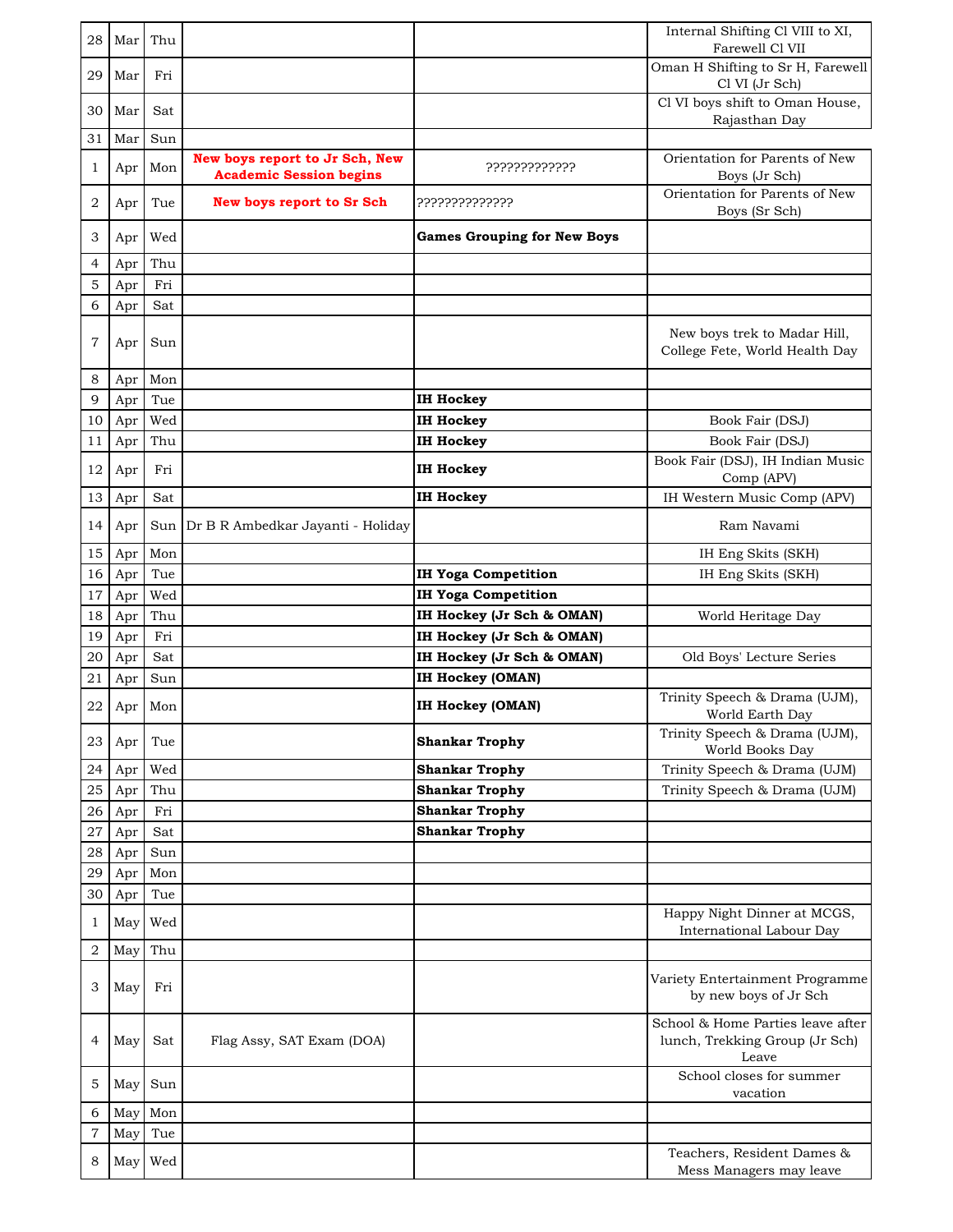| $\overline{9}$            | May Thu              |                  |  |                          |
|---------------------------|----------------------|------------------|--|--------------------------|
| 10                        | May                  | Fri              |  |                          |
| 11                        | May                  | Sat              |  |                          |
| 12                        | May                  | Sun              |  |                          |
| 13                        | May                  | Mon              |  |                          |
| 14                        | May                  | Tue              |  |                          |
| 15                        | May                  | Wed              |  |                          |
| 16                        | May                  | Thu              |  |                          |
| $17\,$                    | May                  | Fri              |  |                          |
| 18                        | May                  | Sat              |  | International Museum Day |
| 19                        | May                  | Sun              |  |                          |
| 20                        | May                  | Mon              |  |                          |
| $21\,$                    | May                  | Tue              |  |                          |
| 22                        | May                  | Wed              |  |                          |
| 23                        | May                  | Thu              |  |                          |
| ${\bf 24}$                | May                  | Fri              |  |                          |
| 25                        | May                  | Sat              |  |                          |
|                           |                      |                  |  |                          |
| 26                        | May                  | Sun              |  |                          |
| 27                        | May                  | Mon              |  |                          |
| $\sqrt{28}$               | May                  | Tue              |  |                          |
| 29                        | May                  | Wed              |  |                          |
| 30                        | May                  | Thu              |  |                          |
| 31                        | May                  | Fri              |  |                          |
| $\mathbf{1}$              | $_{\rm Jun}$         | Sat              |  |                          |
| $\sqrt{2}$                | Jun                  | Sun              |  |                          |
| 3                         | Jun                  | Mon              |  |                          |
| $\overline{4}$            | Jun                  | Tue              |  |                          |
| $\mathbf 5$               | Jun                  | Wed              |  |                          |
| 6                         | Jun                  | Thu              |  |                          |
| $\overline{7}$<br>$\,8\,$ | Jun                  | Fri              |  |                          |
| $\overline{9}$            | Jun                  | Sat              |  |                          |
|                           | Jun                  | Sun              |  |                          |
| 10<br>$1\,1$              | $\rm Jun$<br>Jun Tue | Mon              |  |                          |
|                           |                      |                  |  |                          |
| 12                        | Jun<br>Jun           | Wed<br>Thu       |  |                          |
| $13\,$                    |                      | Fri              |  |                          |
| 14                        | Jun                  |                  |  |                          |
| 15                        | $\rm Jun$            | Sat              |  |                          |
| 16                        | Jun                  | Sun              |  |                          |
| 17                        | Jun                  | Mon              |  |                          |
| 18                        | $\rm Jun$            | Tue<br>Wed       |  |                          |
| 19                        | Jun                  |                  |  |                          |
| $20\,$                    | $\rm Jun$            | Thu              |  |                          |
| $2\sqrt{1}$               | $_{\rm Jun}$         | $\rm Fri$        |  | International Yoga Day   |
| $\bf{22}$                 | $\rm{Jun}$           | Sat              |  |                          |
| $23\,$                    | Jun                  | Sun              |  |                          |
| ${\bf 24}$                | Jun                  | Mon              |  |                          |
| 25                        | Jun                  | Tue              |  |                          |
| 26<br>27                  | Jun                  | Wed              |  |                          |
|                           | $_{\rm Jun}$         | Thu<br>$\rm Fri$ |  |                          |
| 28                        | $\rm Jun$            |                  |  |                          |
| 29                        | $\rm{Jun}$           | Sat              |  |                          |
| 30                        | $_{\rm Jun}$         | Sun              |  |                          |
| $\,1\,$                   | Jul                  | Mon              |  |                          |
| $\overline{2}$            | Jul                  | Tue              |  |                          |